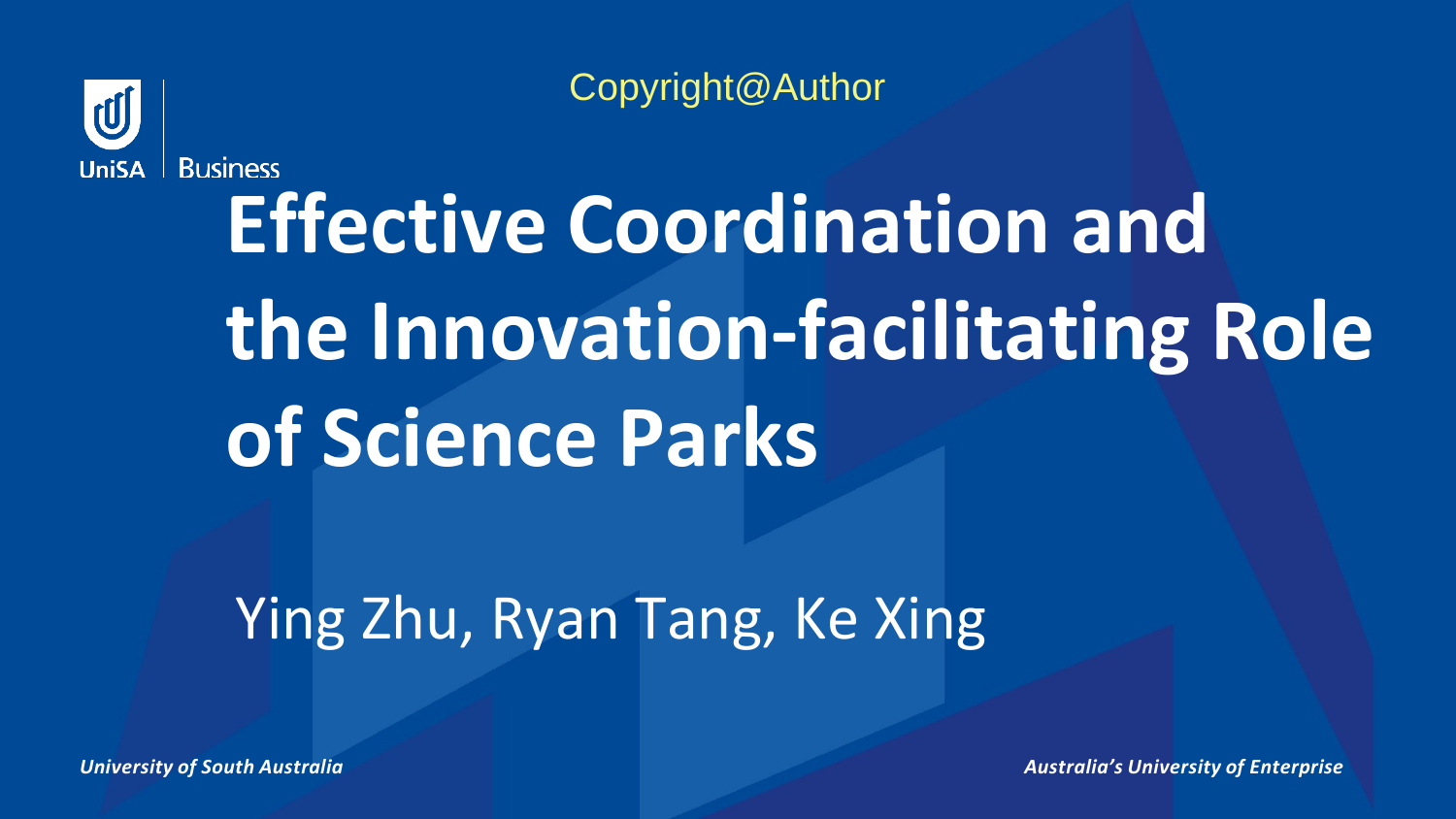#### **Background**

**Science park**: the "location of a group of newtechnology industrial companies or research units set in park-like surroundings in close and interactive proximity to a research university and its associated staff, resources and general facilities" (Roberts, 1986; p.24)





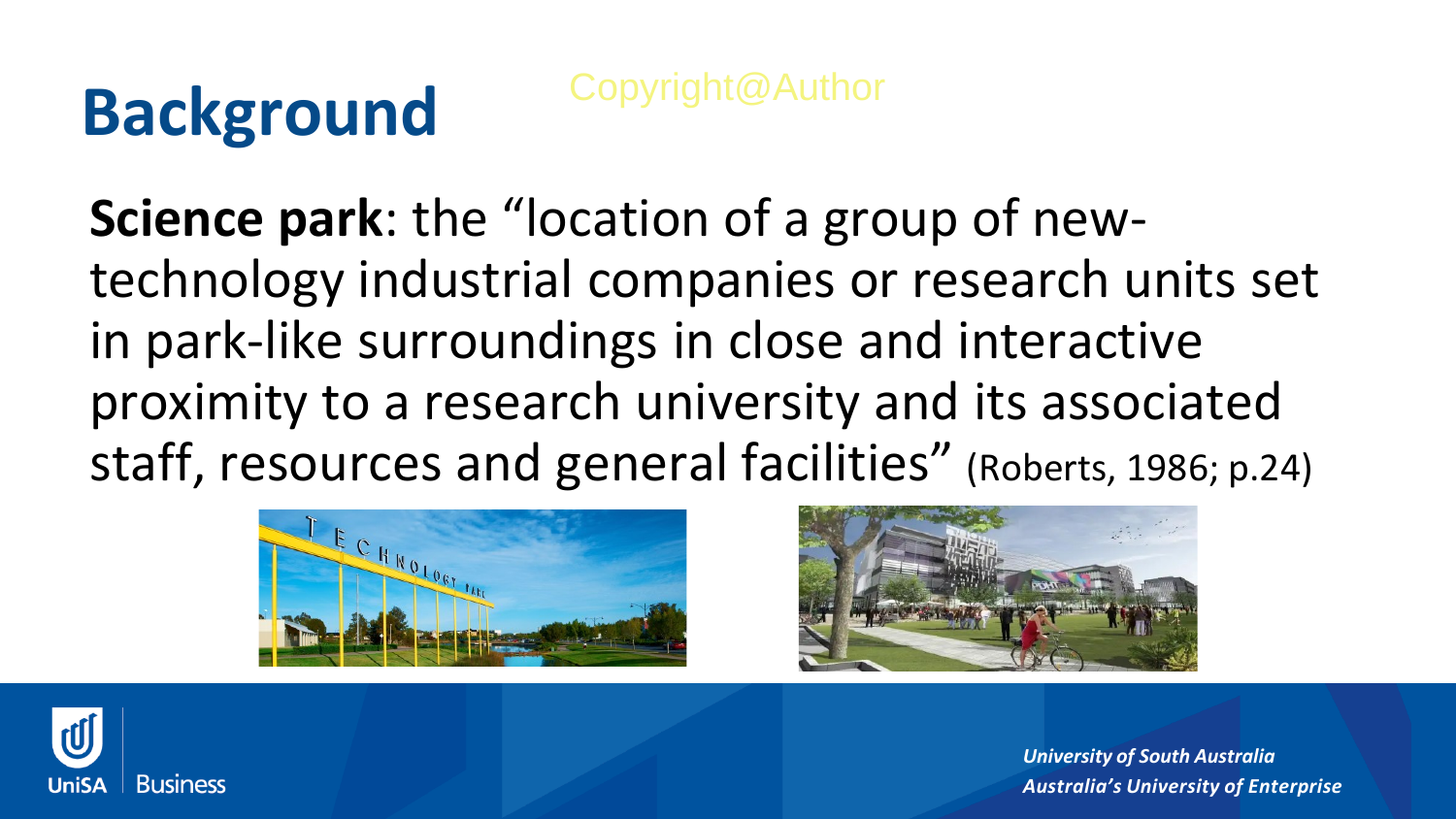## Research question

**Science parks**:

- Provide physical infrastructure (Löfsten and Lindelöf, 2003)
- A catalytic incubator for transferring innovation research to innovative products (Westhead, 1997)
- Poor performance in boosting regional innovation (Bezdek, 1975; Galbraith, 1985)
- Research question: **What affects the innovation-facilitating role of a science park?**

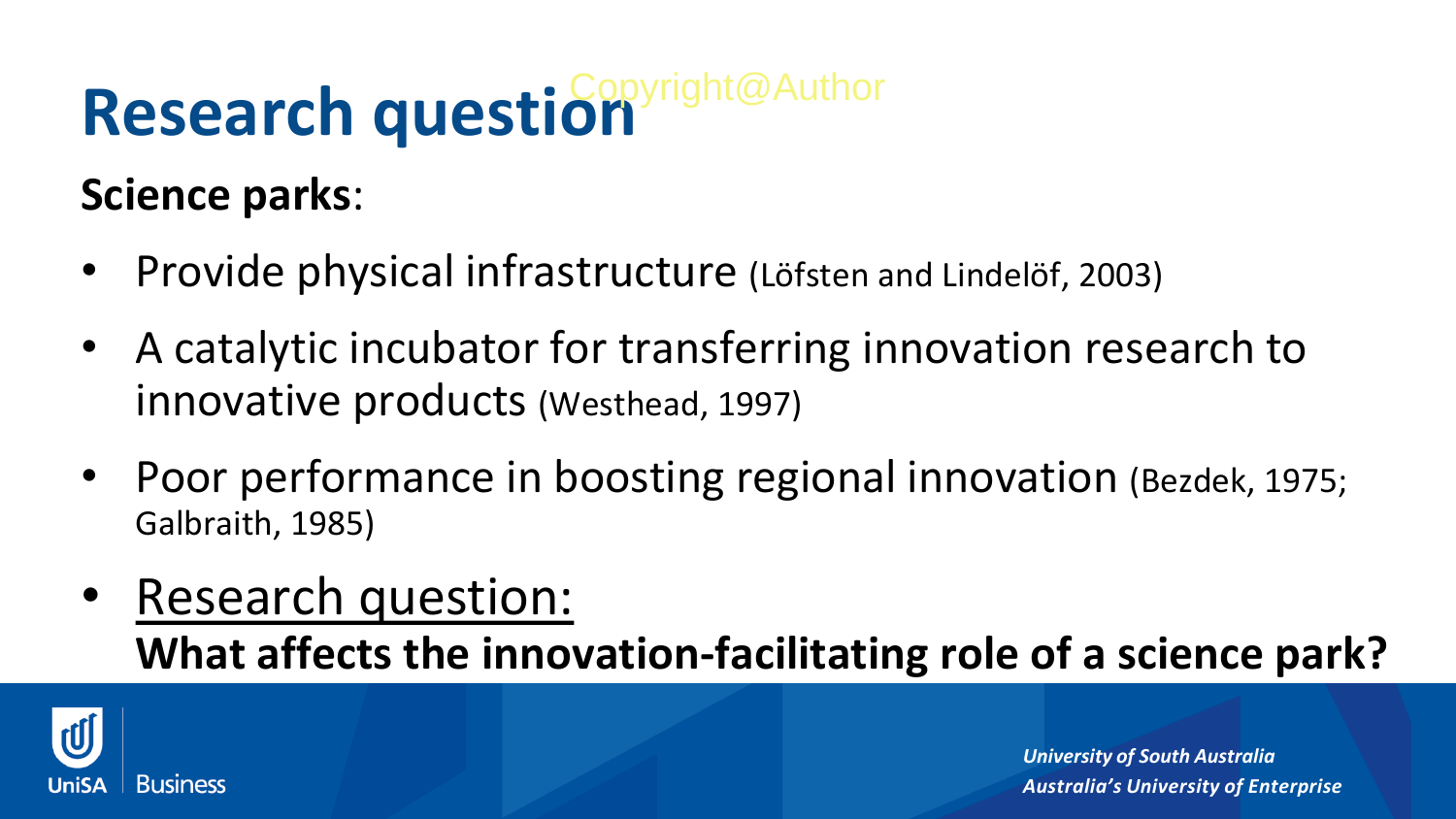## Literature Review<sup>Copyright@Author</sup>

- **Value creation**
	- Entrepreneurial innovation (Vanderstraeten, 2012)
	- Operational supports (Matohashi, 2013)
	- Financial support (Xie et al., 2018)
	- Financial and business support (Ozyurt et al., 2016; Seoudi and Mahmoud, 2016; Xie et al., 2018)
	- Business support (Motohashi, 2013)
- **Value capture**
	- Government policy (Faria et al., 2019)
	- Partnership (Mitra 2000)
	- Market environment (Lin & Tzeng, 2009)
	- Social economic conditions (Etzkowitz & Zhou, 2017)

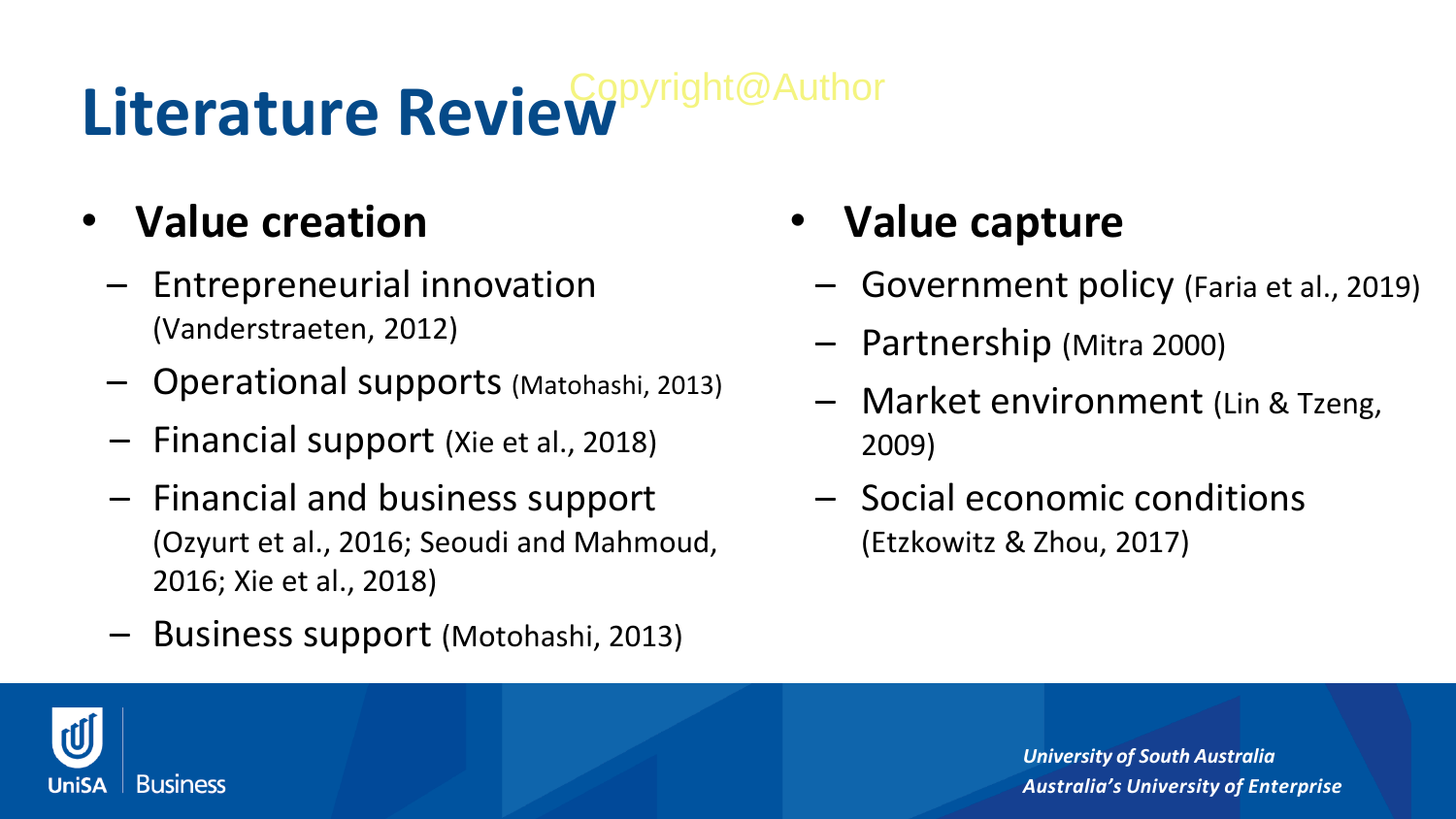### **Methodology**

#### Copyright@Author

- Sem-structured interviews
- Paradoxical analyses



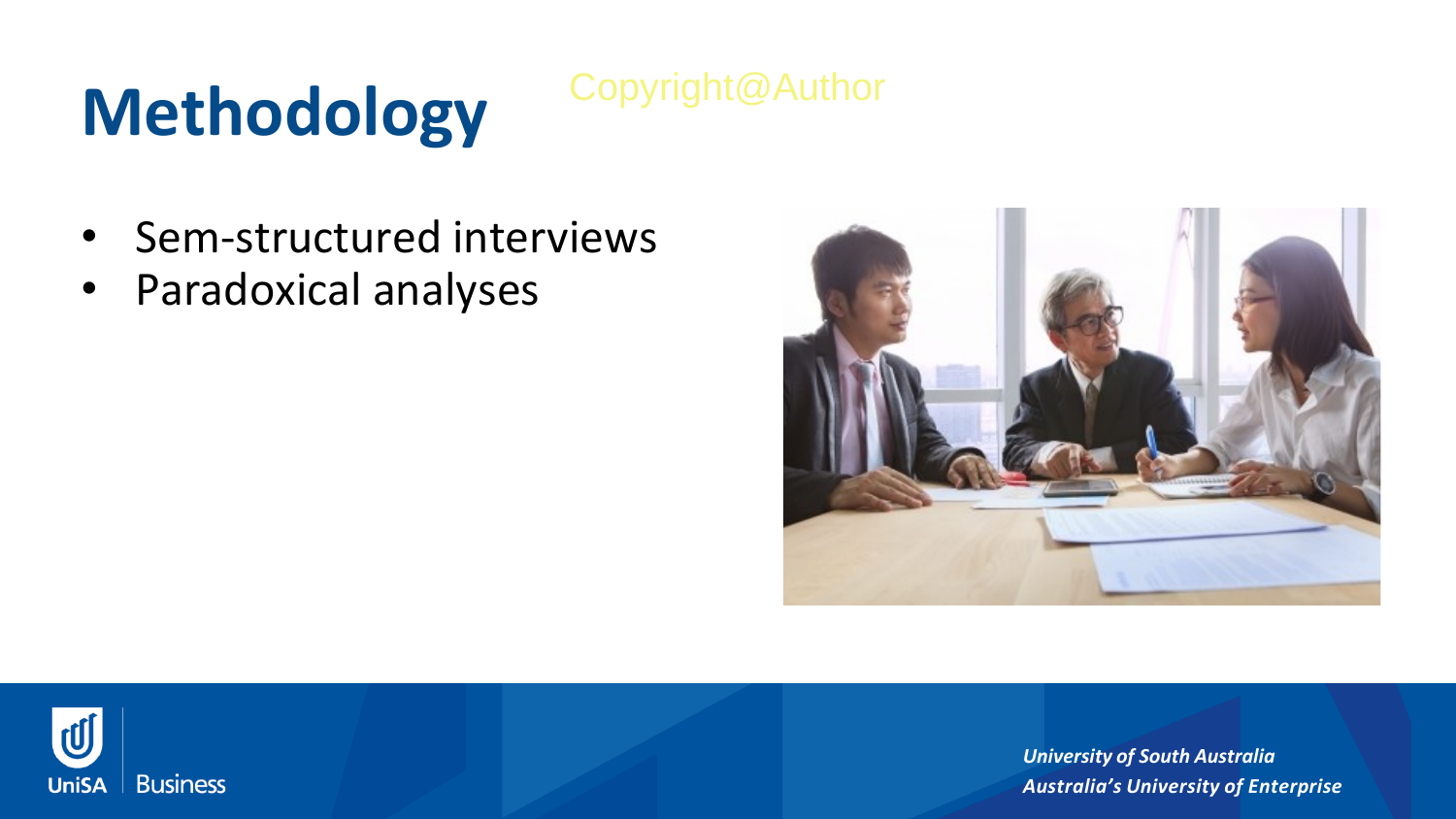### **Findings**

#### Copyright@Author

- **Paradoxical characteristics**
	- Barrier for facilitating innovation
	- Hinder for collective IP development
	- Insufficient financial support
	- Inconsistency of growth
- **Contextual factors**
	- Government support
	- External partners
	- Competitive environments
	- Socio-economic conditions

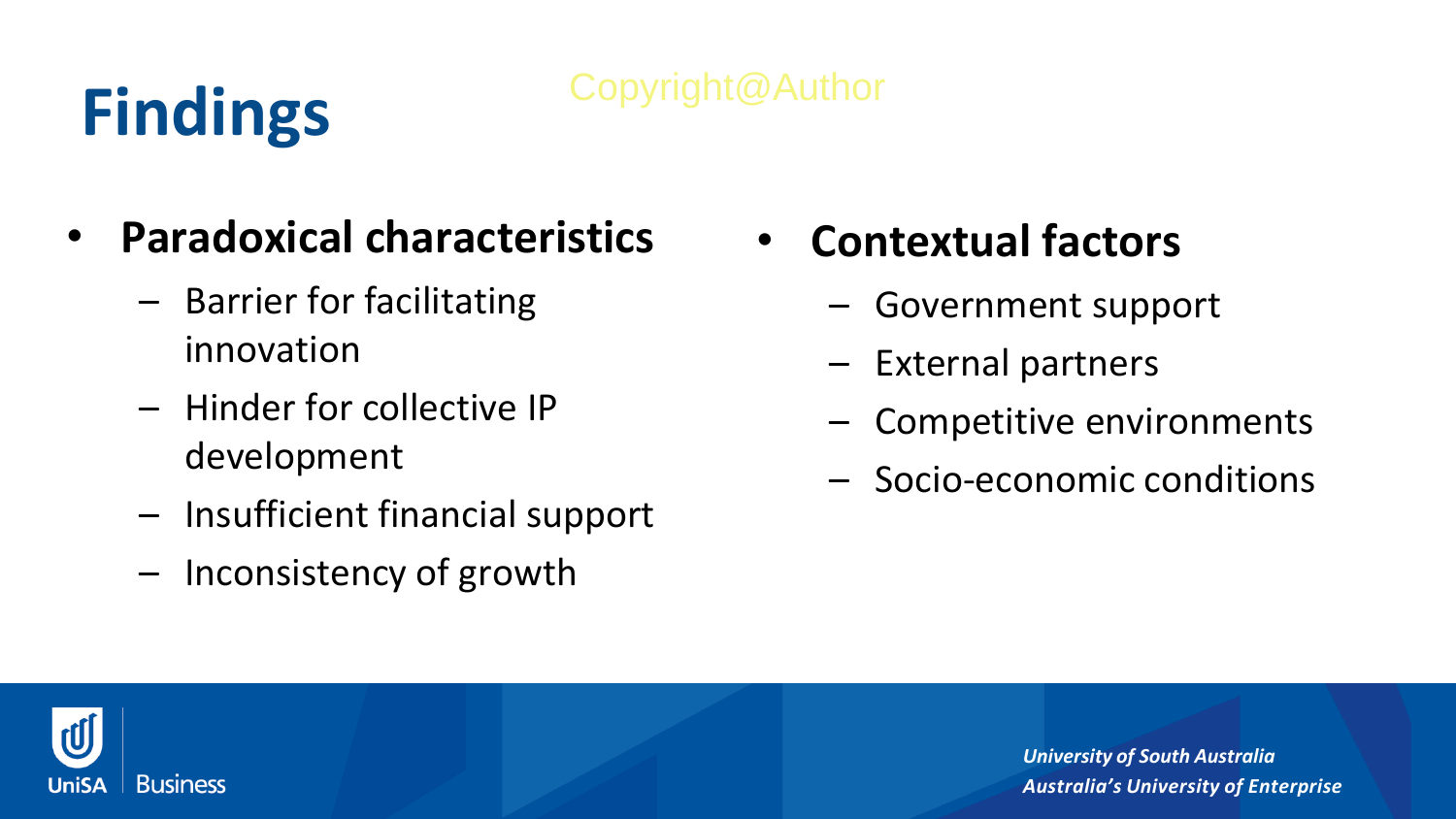# **Conceptual framework**

**Business** 

**UniSA**